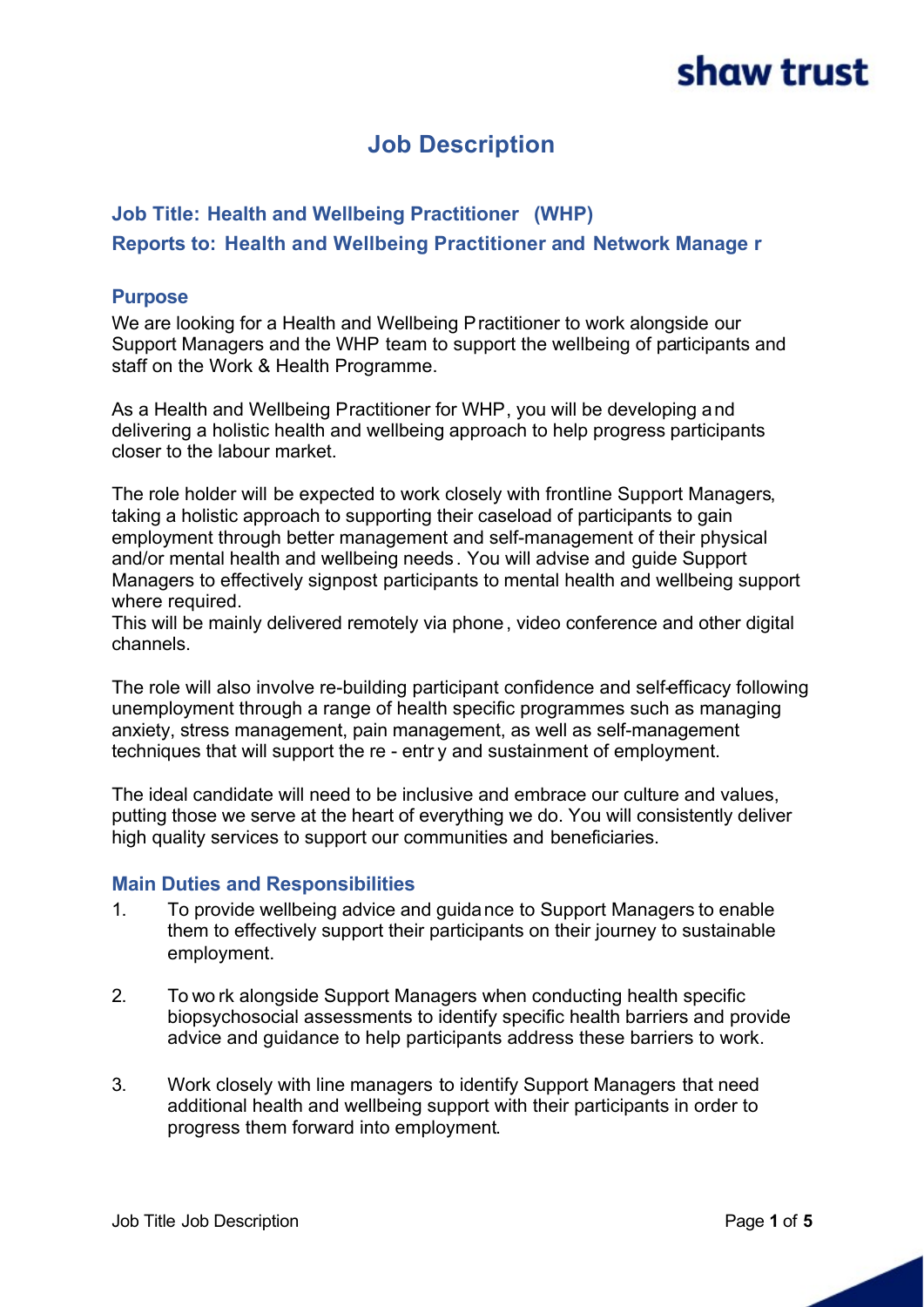- 4. To support line managers with the wellbeing of their staff and seek additional resources where required helping to support individual /team resilience.
- 5. Develop training where needs are identified to upskill Support Managers around their participants mental and physical health conditions to support their continual professional development and help support the progression of their participants into employment.
- 6. To promote and support the safeguarding of participants and guidance to Support Managers on the escalation process.
- 7. To support the emotional wellbeing of Support Managers through de-briefing after an incident/crisis.
- 8. Give support and guidance on how to maintain the wellbeing of participants when re-entering into work/ In-work support to maintain sustainment in the workplace.
- 9. Participating in 3-way conference calls with Support Managers and participants or employers to give direct advice and guidance.
- 10. To organise, facilitate and if required directly deliver an agreed set of core and specialist individual interventions to support the participant journey under a bio-psycho-social approach.
- 11. To establish programmers to deliver effective health and wellbeing support working as an integrated member of the local teams and blending activity with that provided by other organisations.
- 12. To develop and maintain effective working relationships with, and an in-depth knowledge of, the local Health and Wellbeing sector to ensure collaborative working and timely participant access to a wide range of services.
- 13. Produce accurate and timely reports on activity and performance as and when required.
- 14. Participate in training, learning and development as identified through regular reviews with line manager.

#### **Other**

- 1. To undertake any further training as identified in the Shaw Trust review procedures.
- 2. Ensure that safe working practices are followed in respect of COSHH and other Risk Assessment control measures.
- 3. Employees must comply with the provisions of 'The Health and Safety at Work Act 1974' and must take reasonable care for the health and safety of themselves and of other persons who may be affected by their acts of omissions whilst at work. Employees are also required to co-operate with their employer to enable

Job Title Job Description Page **2** of **5**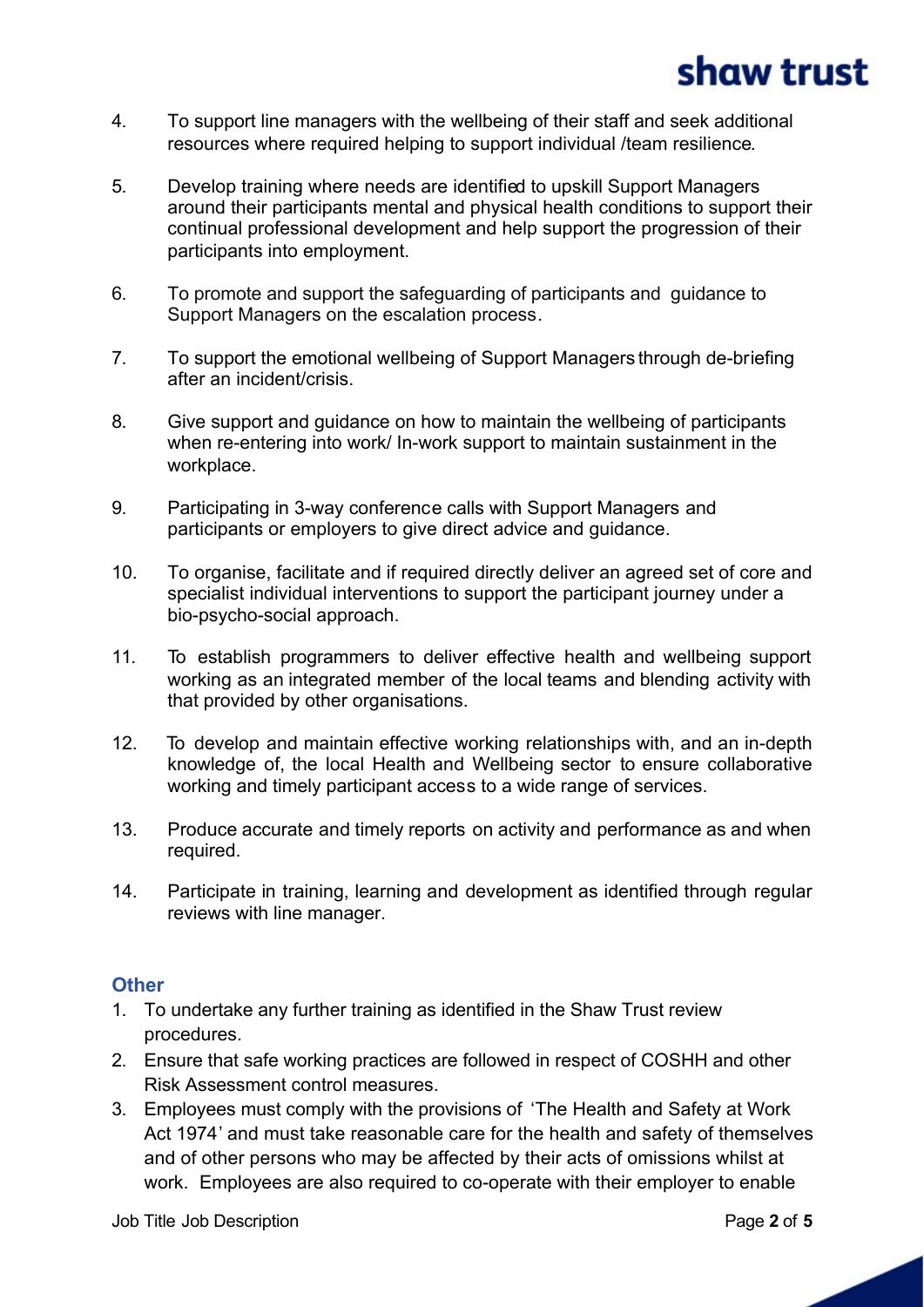them to perform or comply with any statutory provisions. The Trust's efforts to promote a safe and healthy working environment can only succeed with the full co-operation of its employees.

- 4. To understand, comply with and promote Shaw Trust's safeguarding policy and procedures. It is the responsibility of all employees to make the working environment safe and secure for all. Everyone must adhere to the 5 Rs in relation to possible abuse: Recognition, Response, Reporting, Recording and Referral. The Trust can only ensure its dedication to the protection of vulnerable people with the full cooperation of its employees.
- 5. The Trust has a Diversity and Inclusion Policy and it is the responsibility of all staff to comply with this. The key responsibilities for staff under this Policy are set out in the Trust Code of Conduct.
- 6. To maintain the confidentiality about clients, staff and other Trust business. The work is of a confidential nature and information gained must not be communicated to other persons except in the recognised course of duty. The post holder must meet the requirements of the Data Protection Act at all times.
- 7. To maintain awareness of risk and to take personal responsibility for ensuring that the Trust is not unnecessarily exposed to risk. To report any issues or concerns relating to risk and the effectiveness of the Trust 's risk management arrangements.
- 8. Be aware of, promote and implement Shaw Trust's Risk, Quality and Information Security Management Systems.
- 9. To report to line manager, or other appropriate person, in the event of awareness of bad practice.
- 10. Recycle and manage energy within your environmentin line with Shaw Trust's Strategic aim to adopt green approaches and become carbon neutral.

This job description is intended to provide a broad outline of the main duties and responsibilities only. The post holder will need to be flexible in developing the role in conjunction with the line manager. The post holder may be asked to carry out any other delegated duty or task that is in line with their post.

### **Other**

- 11. To undertake any further training as identified in the Shaw Trust review procedures.
- 12. Ensure that safe working practices are followed in respect of COSHH and other Risk Assessment control measures.
- 13. Employees must comply with the provisions of 'The Health and Safety at Work Act 1974' and must take reasonable care for the health and safety of themselves and of other persons who may be affected by their acts of omissions whilst at work. Employees are also required to co-operate with their employer to enable them to perform or comply with any statutory provisions. The Trust's efforts to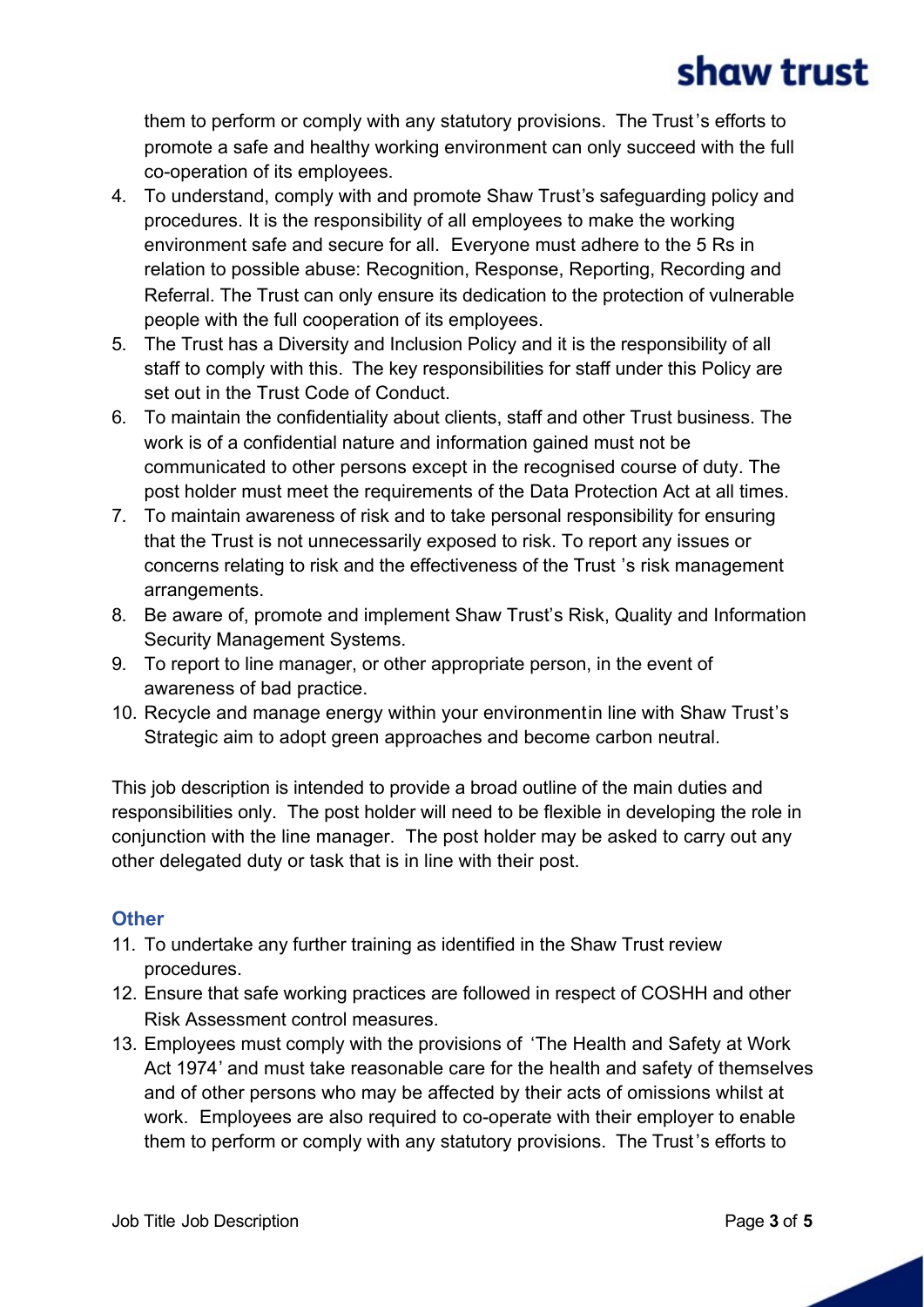promote a safe and healthy working environment can only succeed with the full co-operation of its employees.

- 14. To understand, comply with and promote Shaw Trust's safeguarding policy and procedures. It is the responsibility of all employees to make the working environment safe and secure for all. Everyone must adhere to the 5 Rs in relation to possible abuse: Recognition, Response, Reporting, Recording and Referral. The Trust can only ensure its dedication to the protection of vulnerable people with the full cooperation of its employees.
- 15. The Trust has a Diversity and Inclusion Policy and it is the responsibility of all staff to comply with this. The key responsibilities for staff under this Policy are set out in the Trust Code of Conduct.
- 16. To maintain the confidentiality about clients, staff and other Trust business. The work is of a confidential nature and information gained must not be communicated to other persons except in the recognised course of duty. The post holder must meet the requirements of the Data Protection Act at all times.
- 17. To maintain awareness of risk and to take personal responsibility for ensuring that the Trust is not unnecessarily exposed to risk. To report any issues or concerns relating to risk and the effectiveness of the Trust 's risk management arrangements.
- 18. Be aware of, promote and implement Shaw Trust's Risk, Quality and Information Security Management Systems.
- 19. To report to line manager, or other appropriate person, in the event of awareness of bad practice.
- 20. Recycle and manage energy within your environmentin line with Shaw Trust's Strategic aim to adopt green approaches and become carbon neutral.

This job description is intended to provide a broad outline of the main duties and responsibilities only. The post holder will need to be flexible in developing the role in conjunction with the line manager. The post holder may be asked to carry out any other delegated duty or task that is in line with their post.

#### **Person Specification**

### **Job Title: Health and Wellbeing Practitioner**

(E=Essential D=Desirable)

#### **SKILLS AND CORE COMPETENCIES**

**Technical competency (qualifications and training)**

Allied health background or an equivalent qualification in behavioural or health sciences as recognised by an appropriate professional body. **(E)** for example –

- · An Occupational Therapist, registered with HCPC.
- An accredited Cognitive Behavioural Therapist registered with the British Association for Behavioural and Cognitive Psychotherapies (BABCP).
- · Mental Health Nurse, registered with NMC
- · Clinical psychologist, behavioural science registered with HCPC
- Post graduate studies in occupational health, employability or disability